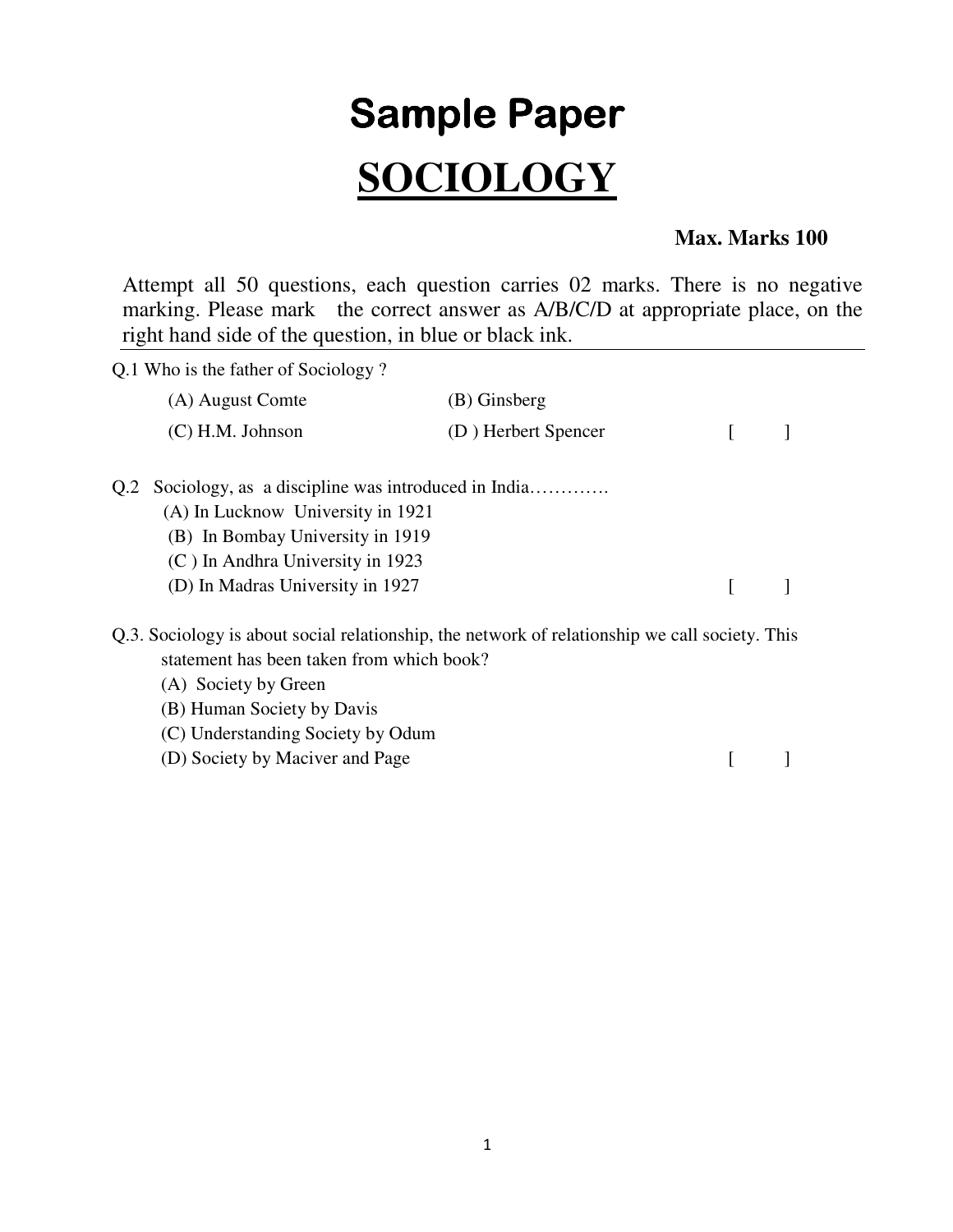| (A) Man has always been in association with other Men<br>(B) Man is a social Animal                                                                                                                                           | Q.4. Which statement is not acceptable to sociological perspective?<br>(C) Man is taught by society to exhibit hostility in same situation and friendliness in others |          |              |         |
|-------------------------------------------------------------------------------------------------------------------------------------------------------------------------------------------------------------------------------|-----------------------------------------------------------------------------------------------------------------------------------------------------------------------|----------|--------------|---------|
| (D) Man is most biologically determined species of all                                                                                                                                                                        |                                                                                                                                                                       |          | $\mathsf{L}$ | J.      |
| Q.5 Most important goal of sociology is:<br>(A) Understanding Society<br>(B) Prediction of future events that may occur in society<br>(C) Control of event in Socities<br>(D) To bring about revolutionary changes in society |                                                                                                                                                                       |          | $\lceil$     |         |
|                                                                                                                                                                                                                               |                                                                                                                                                                       |          |              |         |
| Q.6. Which one is the characteristic of Society?                                                                                                                                                                              |                                                                                                                                                                       |          |              |         |
| (A) It is empirical                                                                                                                                                                                                           | (B) It is objective                                                                                                                                                   |          |              |         |
| (C) It is value neutral                                                                                                                                                                                                       | (D) It is conjectural                                                                                                                                                 |          | L            |         |
| Q.7. Tick the correct answer in the following Culture-<br>(A) is organized system of behavior.<br>(B) is recorded norms and values.<br>(C) cannot be changed.<br>(D) is developed by trained observers                        |                                                                                                                                                                       | L        | 1            |         |
|                                                                                                                                                                                                                               |                                                                                                                                                                       |          |              |         |
| Q. 8. The concept of "culture of poverty" was given by-                                                                                                                                                                       |                                                                                                                                                                       |          |              |         |
| $(A)$ Kerbo                                                                                                                                                                                                                   | (B) Lewis                                                                                                                                                             |          |              |         |
| (C) Galbraith                                                                                                                                                                                                                 | (D) Glazer                                                                                                                                                            | L        | 1            |         |
| Q.9. Who propounded the theory of cultural Lag?                                                                                                                                                                               |                                                                                                                                                                       |          |              |         |
| (A) Oswald Spengler                                                                                                                                                                                                           | (B) Kingsley Davis                                                                                                                                                    |          |              |         |
| $(C)$ Ogburn                                                                                                                                                                                                                  | (D) Amold Toynabee                                                                                                                                                    |          |              |         |
|                                                                                                                                                                                                                               |                                                                                                                                                                       |          |              |         |
| Q.10. Tick the correct answer<br>called :                                                                                                                                                                                     | The modification of the culture of a group or an individual through contact with culture is                                                                           |          |              |         |
| (A) Acculturation                                                                                                                                                                                                             | (B) Assimilation                                                                                                                                                      |          |              |         |
| $(C)$ Aggregation                                                                                                                                                                                                             | (D) Amalgamation                                                                                                                                                      | $\Gamma$ | ]            |         |
| Q.11. Mark the answer which is not correct:<br>Society is characterized by :<br>(A) Distinct and Common culture<br>A limited territorial area<br>(B)                                                                          |                                                                                                                                                                       |          |              |         |
| Structure of inter-related roles<br>(C)                                                                                                                                                                                       |                                                                                                                                                                       |          |              |         |
| (D) Relative self-sufficiency                                                                                                                                                                                                 |                                                                                                                                                                       |          | $\Gamma$     | $\perp$ |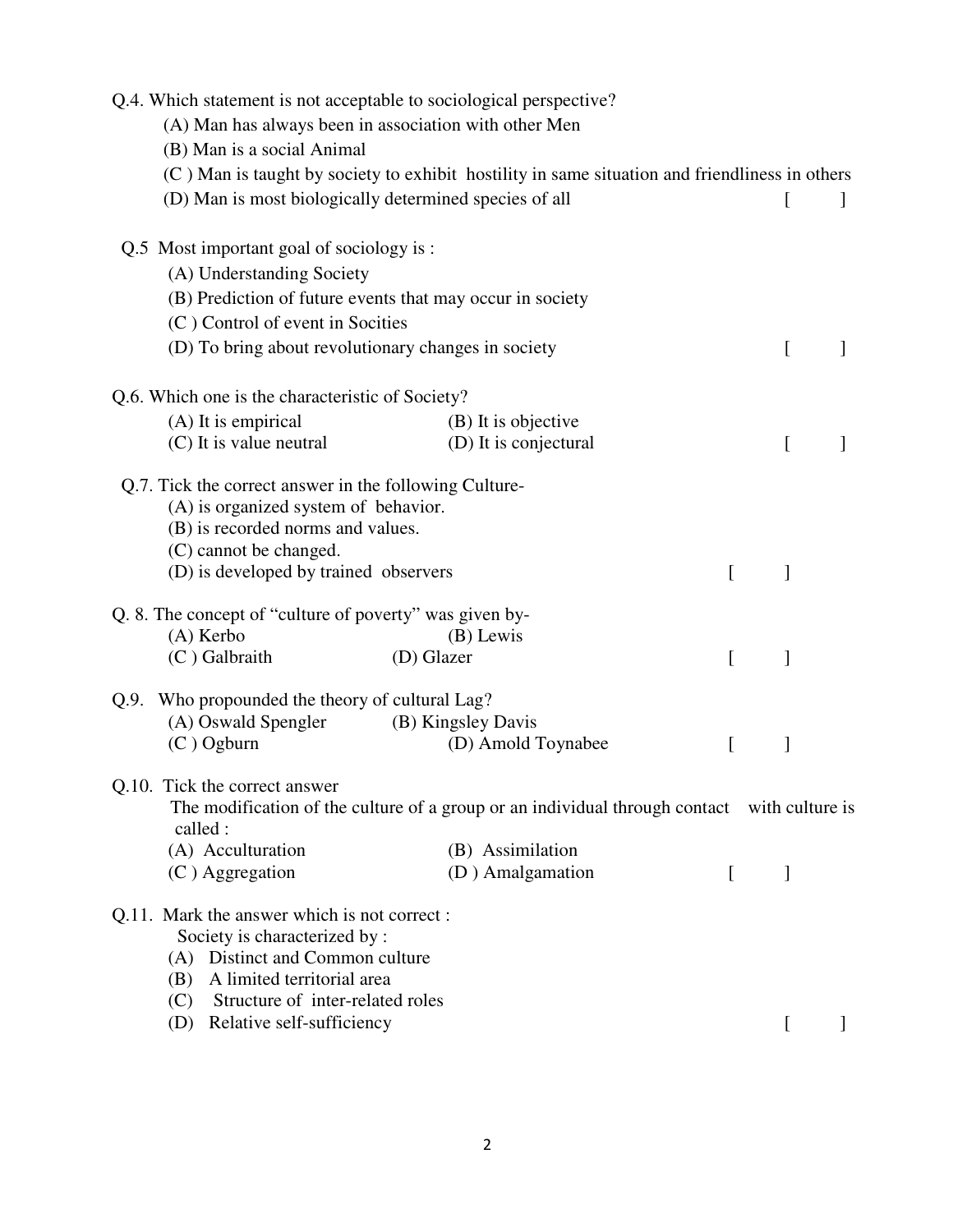## Q.12. Tick the correct answer

An association-

| (A) has an informalised system of leadership                |                                                                                  |              |   |
|-------------------------------------------------------------|----------------------------------------------------------------------------------|--------------|---|
| (B) has predominance of personal relations                  |                                                                                  |              |   |
| (C) is organized for specific purpose                       |                                                                                  |              |   |
| (D) Has no fixed rules                                      |                                                                                  | $\lceil$     | 1 |
|                                                             | Q.13. Which of the following is true of society but not of community?            |              |   |
| (A) It is area less                                         |                                                                                  |              |   |
| (B) It came prior to man                                    |                                                                                  |              |   |
| (C) Likeness and Conflict exist side by side                |                                                                                  |              |   |
| (D) In it there are common objects                          |                                                                                  | $\Gamma$     | 1 |
|                                                             | Q.14. Point out the wrong characteristic of social structure from the following: |              |   |
| (A) inter-related statuses and roles                        |                                                                                  |              |   |
| (B) a relatively stable set of social relations             |                                                                                  |              |   |
| (C) right and obligations of persons                        |                                                                                  |              |   |
| (D) an aggregation of individuals                           |                                                                                  | f            |   |
| Q.15. Point out the correct term for the following:         |                                                                                  |              |   |
|                                                             | A number of people sharing common characteristic are termed as:                  |              |   |
| (A)<br>Category                                             | (B) Clique                                                                       |              |   |
| Club<br>(B)                                                 | (D) Collectivity                                                                 |              | 1 |
| Q.16. Which one is the incorrect example of polar statuses: |                                                                                  |              |   |
| (A) Employer - employee                                     | (B) Official - citizen                                                           |              |   |
| (C) Father-child                                            | (D) Politician –gang leader                                                      | $\mathbf{I}$ | 1 |
|                                                             | Q.17. Point out the wrong example of an ascribed status in the following:        |              |   |
| (A) Adult                                                   | $(B)$ Old                                                                        |              |   |
| (C) Husband                                                 | (D) Price                                                                        |              |   |
|                                                             | Q.18. Point out the correct example of a role-set in the following:              |              |   |
| (A) A wife performing the role of a mother.                 |                                                                                  |              |   |
| (B) An air-hostess performing the role of a cook.           |                                                                                  |              |   |
|                                                             | (C) A doctor Performing the role of compounder.                                  |              |   |
| (D)                                                         | A legislator performing the role of a cultivator                                 | L            |   |
|                                                             |                                                                                  |              |   |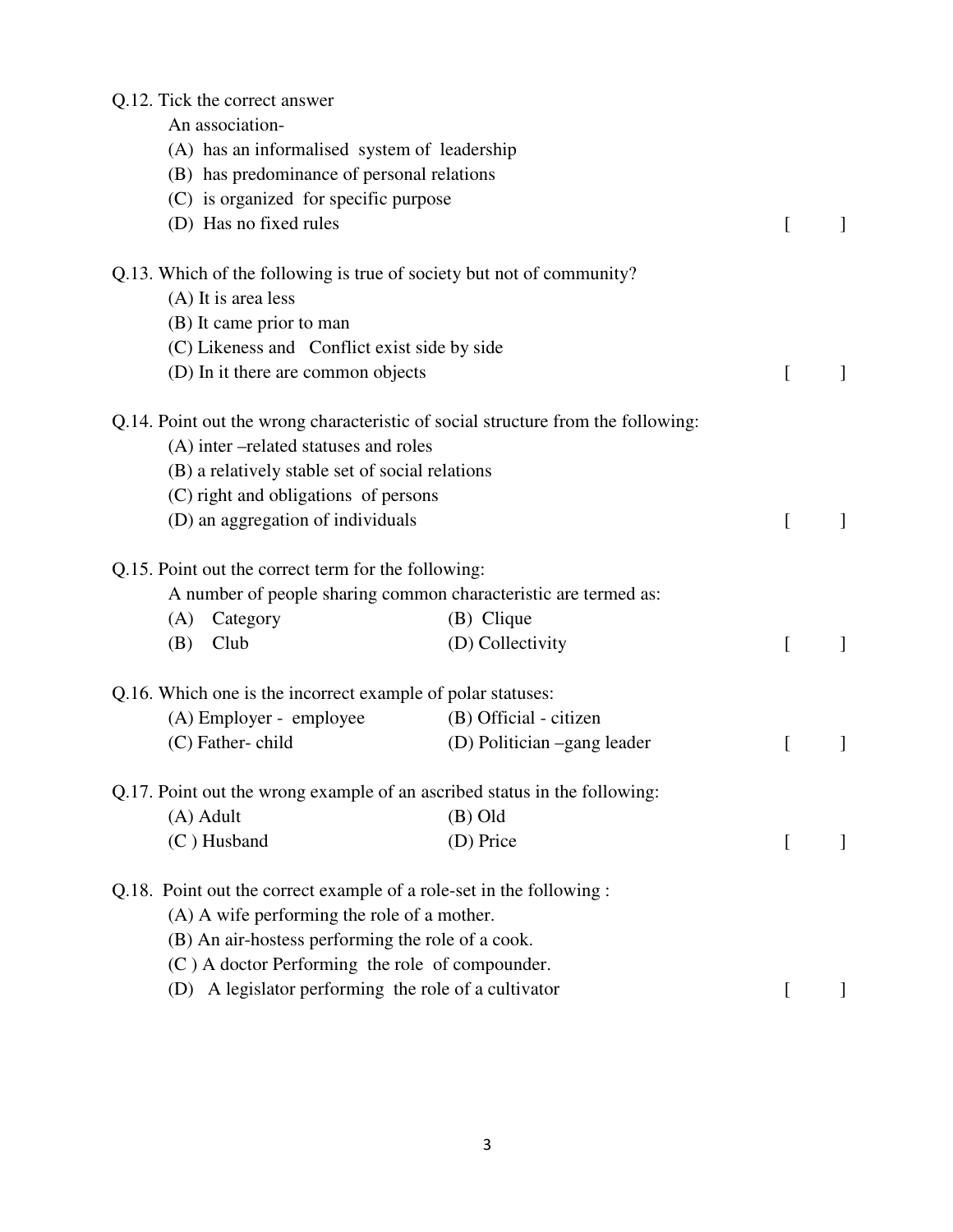| Q. 19. Role – behaviour is –                                  |                                                                                                 |          |              |
|---------------------------------------------------------------|-------------------------------------------------------------------------------------------------|----------|--------------|
|                                                               | (A) Behaviour expected by the society from the role performer                                   |          |              |
| (B) The actual behaviour of one who plays a role              |                                                                                                 |          |              |
| $(C)$ performing the role in the same way as others see it    |                                                                                                 |          |              |
| (D) Behaviour which is morally committed                      |                                                                                                 | $\Gamma$ |              |
| Q.20. Who has given the concept of "status -set"?             |                                                                                                 |          |              |
| (A) Maciver                                                   | (B) Kingsley Davis                                                                              |          |              |
| (C) Robert Merton                                             | (D) Max Weber                                                                                   | $\Gamma$ | $\mathbf{I}$ |
|                                                               | Q.21. Which of the following example constitute group by sociological standards?                |          |              |
| (A) A windows Union                                           | (B) The General Motors Corporation                                                              |          |              |
| (C) College students                                          | (D) The middle class                                                                            | $\Gamma$ | $\mathbf{I}$ |
|                                                               | Q.22. Group which lack identify of goals, which are controlled by formal rules and which are so |          |              |
|                                                               | large that the members cannot maintain close contacts are called :                              |          |              |
| (A) Marginal Group                                            | (B) Gemenschaft                                                                                 |          |              |
| (C) Secondary Group                                           | (D) Cumulative Group                                                                            | [        | 1            |
|                                                               | Q.23. We expect recognition, loyalty and helpfulness from which group?                          |          |              |
| $(A)$ In-group                                                | (B) Functional Group                                                                            |          |              |
| $(C)$ Contrived –Group                                        | (D) Gesellschaft                                                                                | L        | 1            |
| Q.24. Which one is not the characteristic of a primary group? |                                                                                                 |          |              |
| (A) Personal Quality of social relationship                   |                                                                                                 |          |              |
| (B) Common Values                                             |                                                                                                 |          |              |
|                                                               | (C) Interaction with one another as segmental personalities                                     |          |              |
| (D) Strong emotional response from persons involved           |                                                                                                 |          |              |
| Q.25 The secondary groups are :                               |                                                                                                 |          |              |
| (A) Relationship-oriented                                     | (B) Goal-Oriented                                                                               |          |              |
| (C) Kin-Oriented                                              | (D) Task – Oriented                                                                             | $\Gamma$ |              |
| Q.26. The sociological perspective of marriage focuses on $-$ |                                                                                                 |          |              |
| (A) System of roles                                           |                                                                                                 |          |              |
| (B) Process of child bearing                                  |                                                                                                 |          |              |
| (C) Ceremonies and Rituals                                    |                                                                                                 |          |              |
| (D) Biological relations between man /women                   |                                                                                                 | $\Gamma$ |              |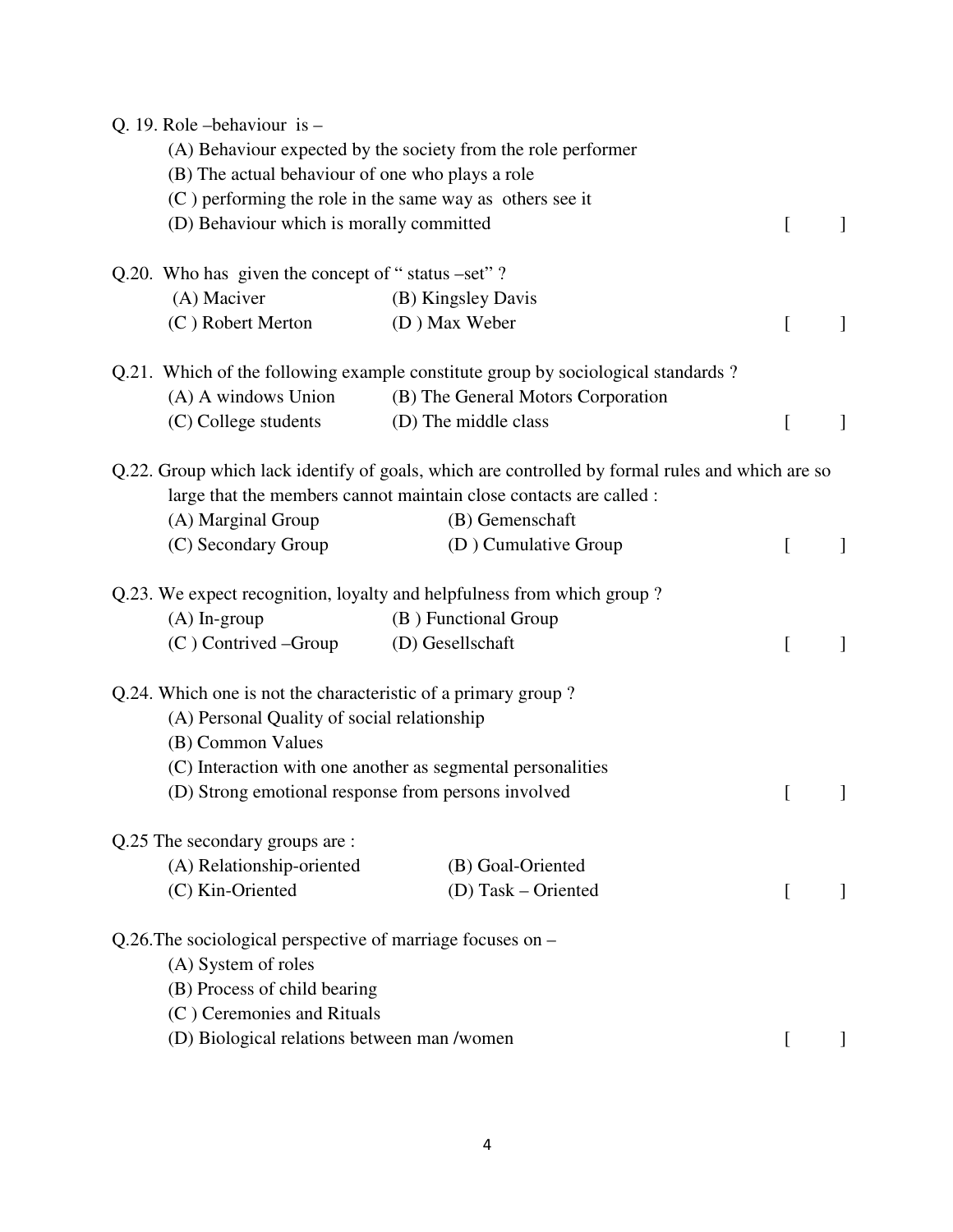| (A) Hindu Marriage Act, 1955<br>(B) Special Marriage Act, 1954<br>(C)Hindu Marriage Validity Act, 1946 | Q.27. Marriage by a child/ person without his parent's consent is permissible by                   |           |              |
|--------------------------------------------------------------------------------------------------------|----------------------------------------------------------------------------------------------------|-----------|--------------|
| (D) Succession Act, 1956                                                                               |                                                                                                    | [         | $\mathbf{I}$ |
|                                                                                                        | Q.28. A type of family characterized by a higher degree of individuation is called                 |           |              |
| (A) Instruction family                                                                                 | (B) Companionship family                                                                           |           |              |
| (C) Equalitarian family                                                                                | (D) Atomistic family                                                                               | L         | $\mathbf{I}$ |
|                                                                                                        | Q.29. A family in which husband and wife take join decisions is called :                           |           |              |
| (A) Paternalistic family                                                                               | (B) Autonomic family                                                                               |           |              |
| (C) Syncratic family                                                                                   | (D) Fissional family                                                                               | L         | 1            |
|                                                                                                        | Q.30. Those persons who stress the importance of religious beliefs are regarded as:                |           |              |
| (A) Fundamentalists                                                                                    | (B) Reactionaries                                                                                  |           |              |
| (C) Conservatives                                                                                      | (D) Stereotyped people                                                                             | L         | $\mathbf{I}$ |
| Q.31 Who gave the secular view point of religion?                                                      |                                                                                                    |           |              |
| (A) Durkheim                                                                                           | (B) Marx                                                                                           |           |              |
| $(C)$ Weber                                                                                            | (D) Comte                                                                                          | L         | 1            |
|                                                                                                        | Q.32. According to Pareto, the people who monopolies political power are called :                  |           |              |
| (A) Power Elite                                                                                        | (B) Governing Elite                                                                                |           |              |
| (C) Ruling Class                                                                                       | (D) Veto Group                                                                                     | L         | 1            |
| Q.33. Resocialization is -                                                                             |                                                                                                    |           |              |
| (A) to learn the traditional values of society                                                         |                                                                                                    |           |              |
| (B) to forget what has been learnt earlier                                                             |                                                                                                    |           |              |
| behavior                                                                                               | (C) to replace learned social behavior by teaching a new system of values, norms and               |           |              |
|                                                                                                        | (D) to learn predetermined and preplanned norms of behavior                                        | $\Gamma$  | 1            |
|                                                                                                        | Q.34. Which concepts is not a part of three –fold foundation of Mead's theory of socialization?    |           |              |
| $(A)$ Mind                                                                                             | $(B)$ Self                                                                                         |           |              |
| $(C)$ Institution                                                                                      | (D) Society                                                                                        | $\lfloor$ | $\mathbf{I}$ |
| socializers is known as :                                                                              | Q.35. The process, whereby people normally being socialized are at the same time socializing their |           |              |
| (A) Socialization                                                                                      | (B) De-Socialization                                                                               |           |              |
| (C) Re-socialization                                                                                   | (D) Reverse-socialization                                                                          |           |              |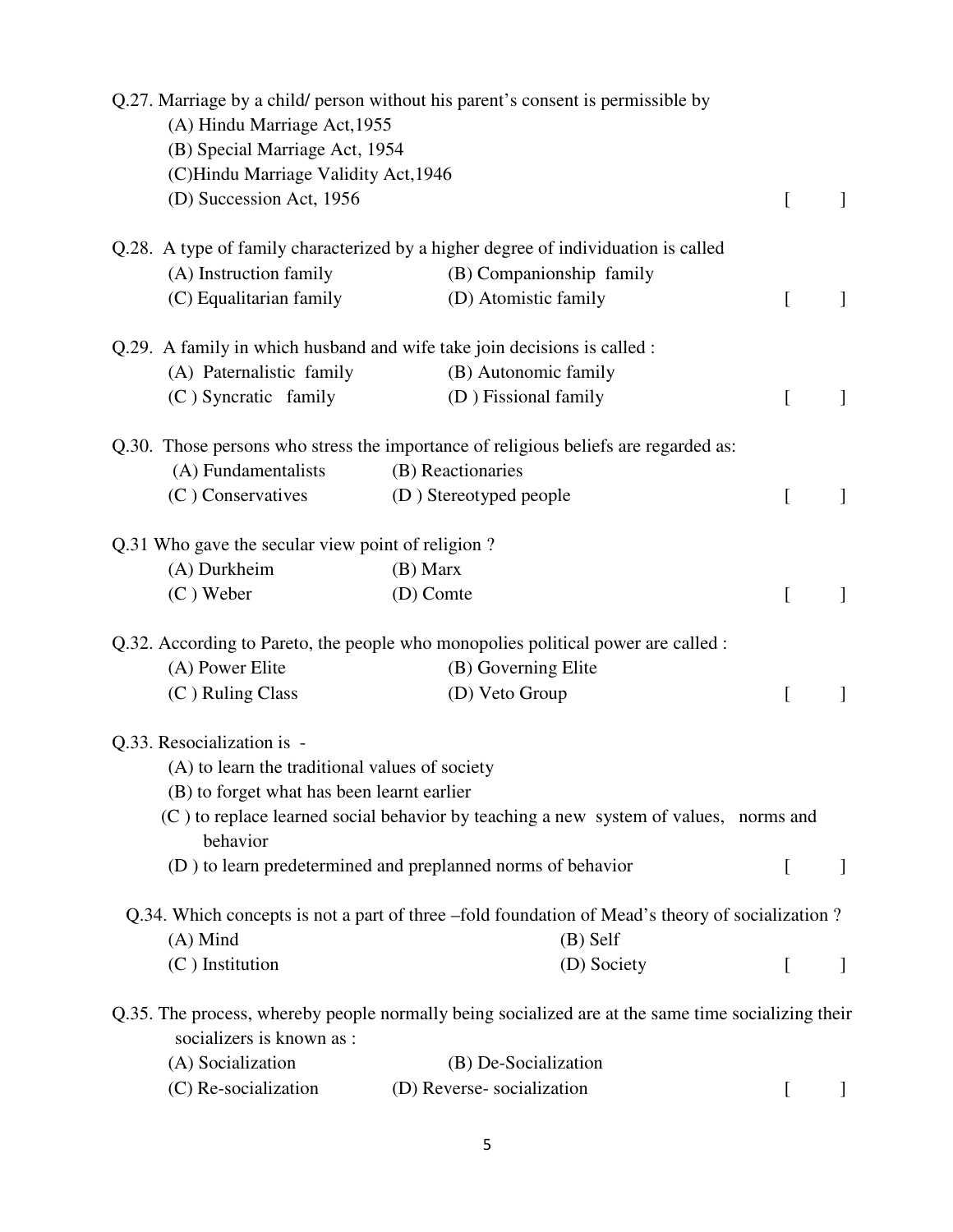| $(A)$ The id                                                                                                                                                                                                  | Q.36. What part of fraud theory of personality is most closely related to need's notion of "I"?<br>$(B)$ The ego        |                  |              |
|---------------------------------------------------------------------------------------------------------------------------------------------------------------------------------------------------------------|-------------------------------------------------------------------------------------------------------------------------|------------------|--------------|
| $(C)$ The super ego                                                                                                                                                                                           | (D) The libido                                                                                                          | $\left[ \right]$ | $\mathbf{I}$ |
| (A) Sanskritisation                                                                                                                                                                                           | Q.37. The process by which individuals are transformed from biological to social being is called :<br>(B) Modernization |                  |              |
| (C) Socialization                                                                                                                                                                                             | (D) Association                                                                                                         | $\left[ \right]$ |              |
| Q.38. The ascribed characteristics of social class are:                                                                                                                                                       |                                                                                                                         |                  |              |
| (A) Educational attainment                                                                                                                                                                                    | (B) Place of residence                                                                                                  |                  |              |
| (C) Skill and Knowledge                                                                                                                                                                                       | (D) Physical Feature                                                                                                    | L                |              |
| Q.39. The basic determinants of social class is-                                                                                                                                                              |                                                                                                                         |                  |              |
| (A) Memory                                                                                                                                                                                                    | (B) Occupation                                                                                                          |                  |              |
| $(C)$ A way of life                                                                                                                                                                                           | (D) Prestige                                                                                                            | L                |              |
| Q.40. Social change may be brought about in a society through                                                                                                                                                 |                                                                                                                         |                  |              |
| (A) Mass - Media                                                                                                                                                                                              | (B) Biological Factors                                                                                                  |                  |              |
| (C) Proper civil supplies (D) Voluntary Organization                                                                                                                                                          |                                                                                                                         | ſ                |              |
| Q.41. According to Toynbee social change takes place through :<br>(A) Changes in the forces of production<br>(B) Challenge and response<br>(C) Legislation and constitution<br>(D) Propaganda and Consumerism |                                                                                                                         | L                |              |
| Q.42. Who has given importance to "Social Morphology"?                                                                                                                                                        |                                                                                                                         |                  |              |
| (A) Red Cliff Brown                                                                                                                                                                                           | (B) Ginsbarg                                                                                                            |                  |              |
| (C)<br>Weber                                                                                                                                                                                                  | (D) Pareto                                                                                                              | [                | $\mathbf{I}$ |
| $(A)$ Marx<br>(C) Red Cilf Brown                                                                                                                                                                              | Q.43. Who ahs use to term "Compulsory Conditions of existence "?<br>(B) Toynbee<br>(D) Hegal                            | $\Gamma$         |              |
| Q.44. Who describe the term "Black Magic " of "Love Magic "?                                                                                                                                                  |                                                                                                                         |                  |              |
| (A) Red Cliff Brown                                                                                                                                                                                           | (B) Malenoveski                                                                                                         |                  |              |
| (C) Tolcoff parsons                                                                                                                                                                                           | (D) Simmel                                                                                                              | $\Gamma$         | $\mathbf{I}$ |
| Q.45. "Magic" and Jadu-Tona " is a psedu-since? Who says this                                                                                                                                                 |                                                                                                                         |                  |              |
| $(A)$ Marx                                                                                                                                                                                                    | (B) Jains Frezee                                                                                                        |                  |              |
| (C) Durkhiem                                                                                                                                                                                                  | (D) Sorokin                                                                                                             | $\left[ \right]$ |              |